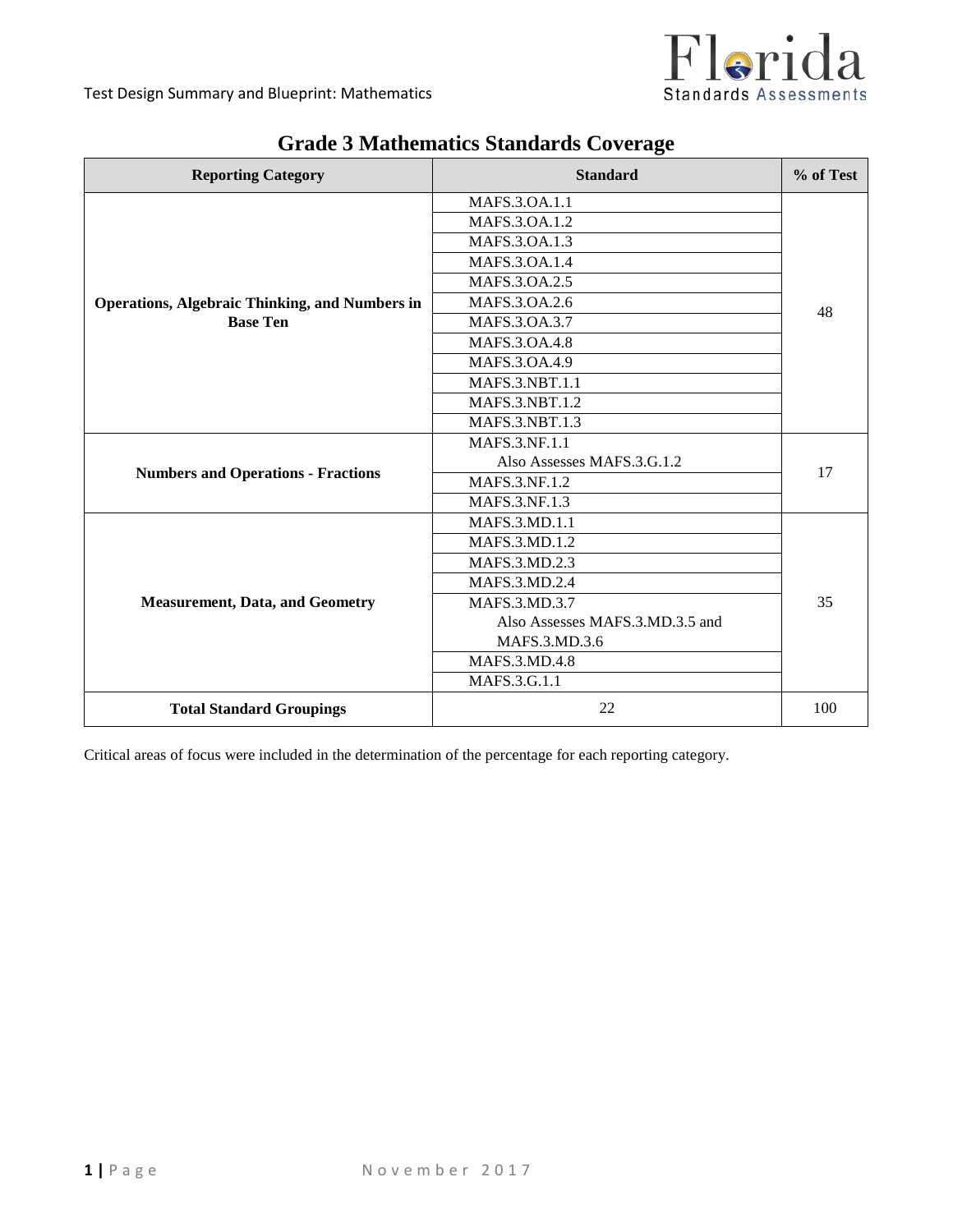

| <b>Reporting Category</b>                 | <b>Standard</b>             | % of Test |  |
|-------------------------------------------|-----------------------------|-----------|--|
|                                           | MAFS.4.0A.1.1               |           |  |
|                                           | MAFS.4.OA.1.2               |           |  |
|                                           | MAFS.4.OA.1.3               |           |  |
| <b>Operations and Algebraic Thinking</b>  | MAFS.4.OA.2.4               | 21        |  |
|                                           | MAFS.4.OA.3.5               |           |  |
|                                           | MAFS.4.0A.1.b               |           |  |
|                                           | Also Assesses MAFS.4.OA.1.a |           |  |
|                                           | <b>MAFS.4.NBT.1.1</b>       |           |  |
|                                           | <b>MAFS.4.NBT.1.2</b>       |           |  |
|                                           | MAFS.4.NBT.1.3              | 21        |  |
| <b>Numbers and Operations in Base Ten</b> | MAFS.4.NBT.2.4              |           |  |
|                                           | <b>MAFS.4.NBT.2.5</b>       |           |  |
|                                           | <b>MAFS.4.NBT.2.6</b>       |           |  |
|                                           | MAFS.4.NF.1.1               | 25        |  |
|                                           | MAFS.4.NF.1.2               |           |  |
|                                           | MAFS.4.NF.2.3               |           |  |
| <b>Numbers and Operations - Fractions</b> | MAFS.4.NF.2.4               |           |  |
|                                           | <b>MAFS.4.NF.3.5</b>        |           |  |
|                                           | MAFS.4.NF.3.6               |           |  |
|                                           | MAFS.4.NF.3.7               |           |  |
|                                           | <b>MAFS.4.MD.1.1</b>        |           |  |
|                                           | MAFS.4.MD.1.2               |           |  |
|                                           | MAFS.4.MD.1.3               |           |  |
|                                           | MAFS.4.MD.2.4               |           |  |
|                                           | MAFS.4.MD.3.5               |           |  |
| <b>Measurement, Data, and Geometry</b>    | Also Assesses MAFS.4.MD.3.6 | 33        |  |
|                                           | MAFS.4.MD.3.7               |           |  |
|                                           | MAFS.4.G.1.1                |           |  |
|                                           | MAFS.4.G.1.2                |           |  |
|                                           | MAFS.4.G.1.3                |           |  |
| <b>Total Standard Groupings</b>           | 28                          | 100       |  |

# **Grade 4 Mathematics Standards Coverage**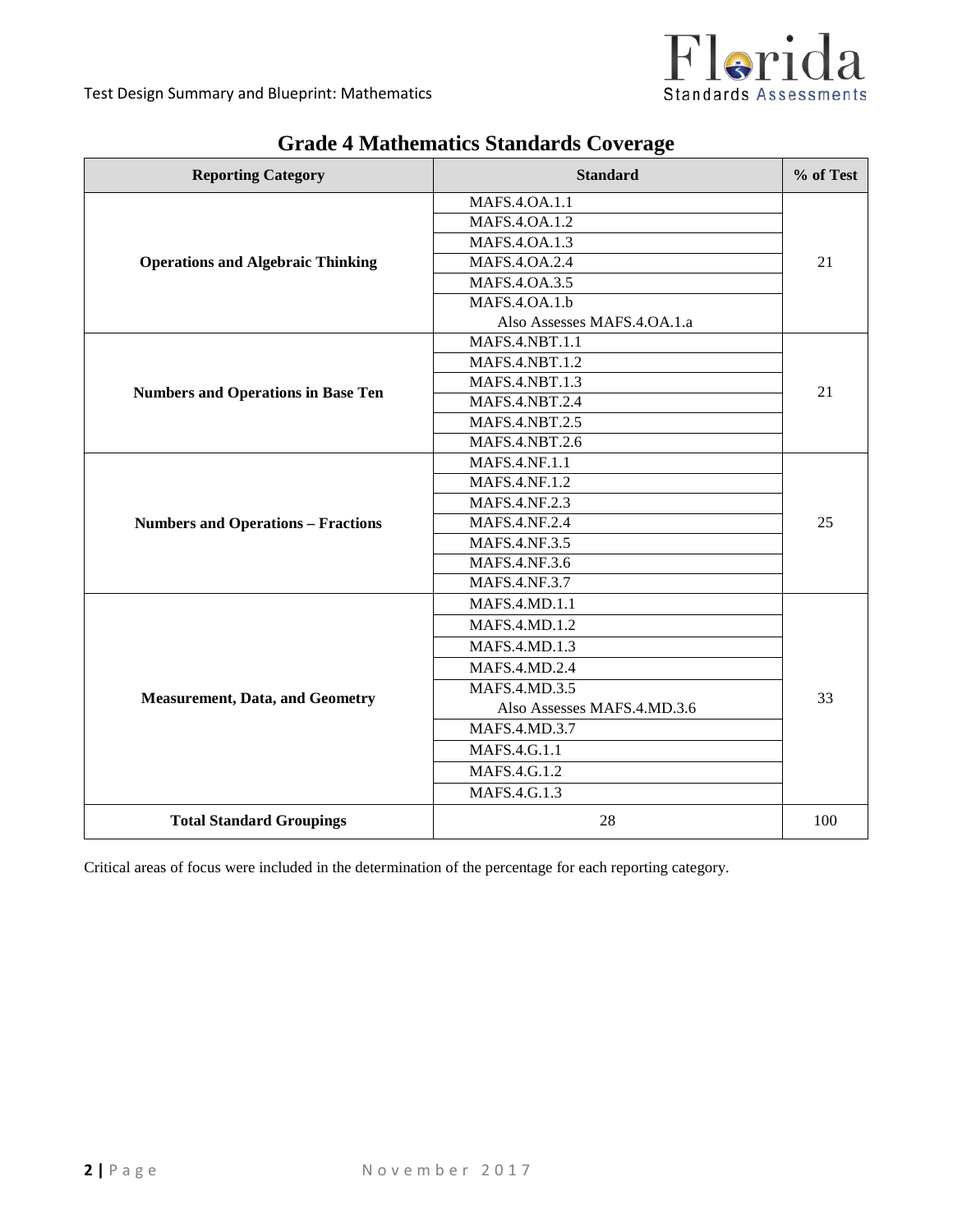

| <b>Reporting Category</b>                            | <b>Standard</b>             | % of Test |
|------------------------------------------------------|-----------------------------|-----------|
|                                                      | MAFS.5.OA.1.1               |           |
|                                                      | MAFS.5.OA.1.2               |           |
|                                                      | MAFS.5.OA.2.3               |           |
|                                                      | MAFS.5.NF.1.1               |           |
| <b>Operations, Algebraic Thinking, and Fractions</b> | <b>MAFS.5.NF.1.2</b>        | 39        |
|                                                      | MAFS.5.NF.2.3               |           |
|                                                      | <b>MAFS.5.NF.2.4</b>        |           |
|                                                      | Also Assesses MAFS.5.NF.2.6 |           |
|                                                      | MAFS.5.NF.2.5               |           |
|                                                      | MAFS.5.NF.2.7               |           |
|                                                      | MAFS.5.NBT.1.1              |           |
|                                                      | <b>MAFS.5.NBT.1.2</b>       |           |
|                                                      | MAFS.5.NBT.1.3              |           |
| <b>Numbers and Operations in Base Ten</b>            | <b>MAFS.5.NBT.1.4</b>       | 28        |
|                                                      | <b>MAFS.5.NBT.2.5</b>       |           |
|                                                      | MAFS.5.NBT.2.6              |           |
|                                                      | <b>MAFS.5.NBT.2.7</b>       |           |
|                                                      | MAFS.5.MD.1.1               |           |
|                                                      | MAFS.5.MD.2.2               |           |
|                                                      | <b>MAFS.5.MD.3.3</b>        |           |
| <b>Measurement, Data, and Geometry</b>               | Also Assesses MAFS.5.MD.3.4 |           |
|                                                      | <b>MAFS.5.MD.3.5</b>        | 33        |
|                                                      | MAFS.5.G.1.1                |           |
|                                                      | Also Assesses MAFS.5.G.1.2  |           |
|                                                      | MAFS.5.G.2.3                |           |
|                                                      | Also Assesses MAFS.5.G.2.4  |           |
| <b>Total Standard Groupings</b>                      | 22                          | 100       |

# **Grade 5 Mathematics Standards Coverage**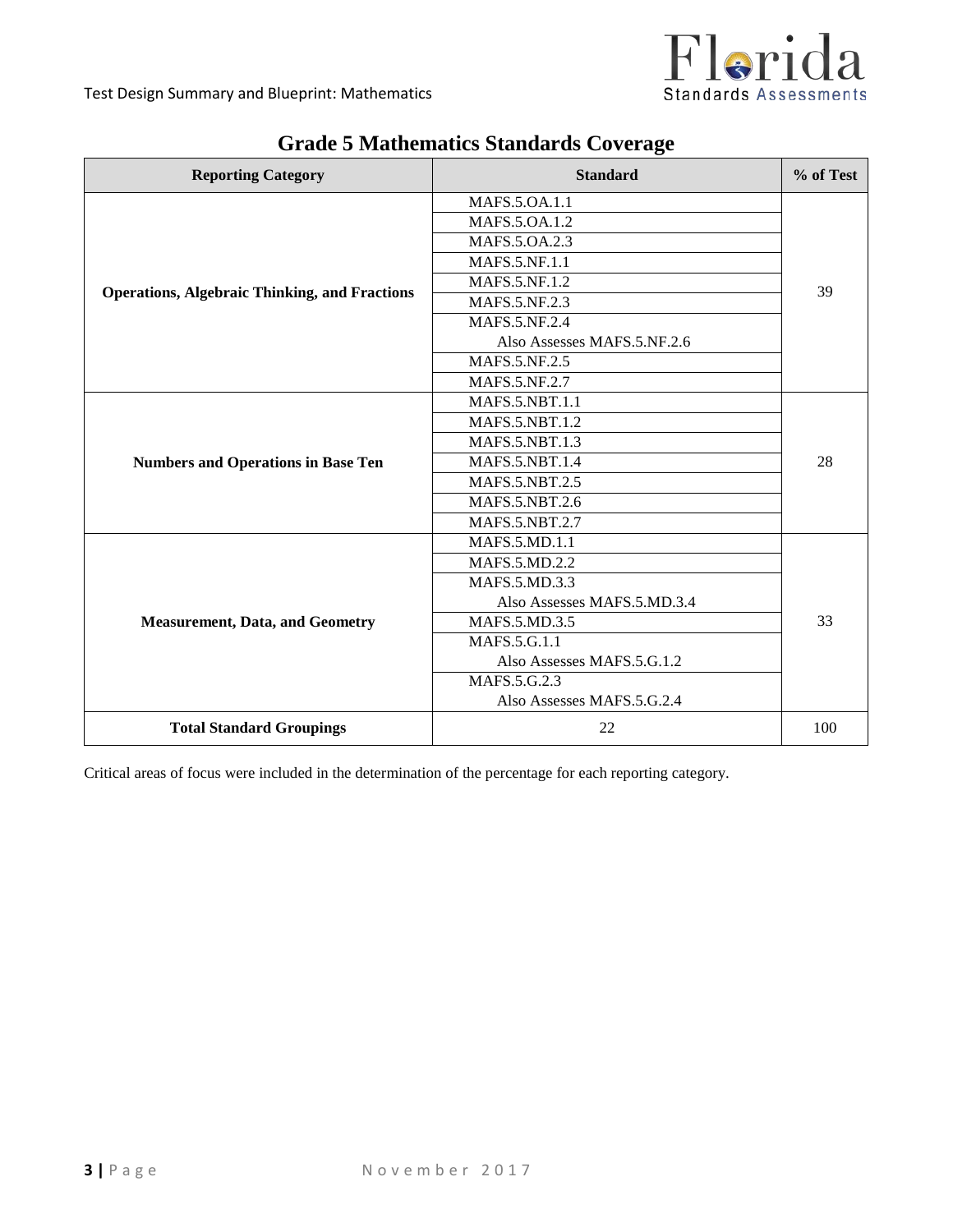

| <b>Reporting Category</b>                   | <b>Standard</b>             | % of Test |
|---------------------------------------------|-----------------------------|-----------|
| <b>Ratio and Proportional Relationships</b> | MAFS.6.RP.1.1               |           |
|                                             | MAFS.6.RP.1.2               | 15%       |
|                                             | MAFS.6.RP.1.3               |           |
|                                             | MAFS.6.EE.1.1               |           |
|                                             | MAFS.6.EE.1.2               |           |
|                                             | MAFS.6.EE.1.3               |           |
|                                             | MAFS.6.EE.1.4               |           |
| <b>Expressions and Equations</b>            | MAFS.6.EE.2.5               | 30%       |
|                                             | MAFS.6.EE.2.6               |           |
|                                             | MAFS.6.EE.2.7               |           |
|                                             | MAFS.6.EE.2.8               |           |
|                                             | MAFS.6.EE.3.9               |           |
|                                             | MAFS.6.G.1.1                | 15%       |
|                                             | MAFS.6.G.1.2                |           |
| Geometry                                    | MAFS.6.G.1.3                |           |
|                                             | MAFS.6.G.1.4                |           |
|                                             | MAFS.6.SP.1.1               |           |
|                                             | MAFS.6.SP.1.2               |           |
| <b>Statistics &amp; Probability</b>         | MAFS.6.SP.1.3               | 19%       |
|                                             | MAFS.6.SP.2.4               |           |
|                                             | MAFS.6.SP.2.5               |           |
|                                             | MAFS.6.NS.1.1               |           |
|                                             | MAFS.6.NS.2.2               |           |
| The Number System                           | MAFS.6.NS.2.3               | 21%       |
|                                             | MAFS.6.NS.2.4               |           |
|                                             | MAFS.6.NS.3.5               |           |
|                                             | MAFS.6.NS.3.6               |           |
|                                             | Also Assesses MAFS.6.NS.3.8 |           |
|                                             | MAFS.6.NS.3.7               |           |
| <b>Total Standard Groupings</b>             | 28                          | 100%      |

# **Grade 6 Mathematics Standards Coverage**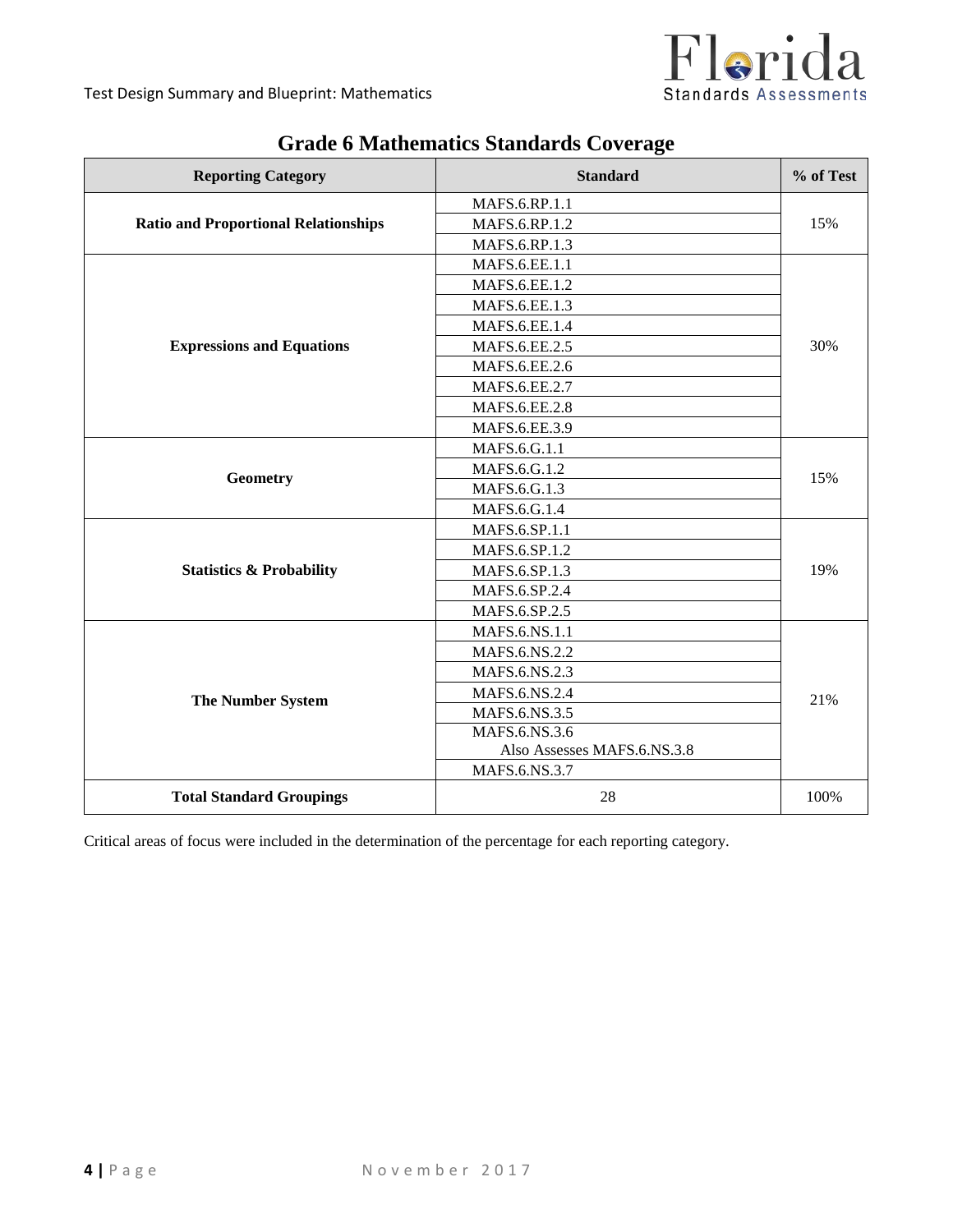

| <b>Reporting Category</b>                   | <b>Standard</b>             | % of Test |
|---------------------------------------------|-----------------------------|-----------|
|                                             | <b>MAFS.7.RP.1.1</b>        |           |
| <b>Ratio and Proportional Relationships</b> | MAFS.7.RP.1.2               | 25%       |
|                                             | <b>MAFS.7.RP.1.3</b>        |           |
|                                             | <b>MAFS.7.EE.1.1</b>        |           |
| <b>Expressions and Equations</b>            | <b>MAFS.7.EE.1.2</b>        | 21%       |
|                                             | MAFS.7.EE.2.3               |           |
|                                             | MAFS.7.EE.2.4               |           |
|                                             | MAFS.7.G.1.1                |           |
|                                             | MAFS.7.G.1.2                |           |
| Geometry                                    | MAFS.7.G.1.3                | 23%       |
|                                             | MAFS.7.G.2.4                |           |
|                                             | MAFS.7.G.2.5                |           |
|                                             | MAFS.7.G.2.6                |           |
|                                             | <b>MAFS.7.SP.1.2</b>        |           |
|                                             | Also Assesses MAFS.7.SP.1.1 |           |
|                                             | MAFS.7.SP.2.4               |           |
| <b>Statistics and Probability</b>           | Also Assesses MAFS.7.SP.2.3 | 16%       |
|                                             | MAFS.7.SP.3.5               |           |
|                                             | MAFS.7.SP.3.6               |           |
|                                             | MAFS.7.SP.3.7               |           |
|                                             | Also Assesses MAFS.7.SP.3.8 |           |
| <b>The Number System</b>                    | MAFS.7.NS.1.1               |           |
|                                             | <b>MAFS.7.NS.1.2</b>        | 15%       |
|                                             | MAFS.7.NS.1.3               |           |
| <b>Total Standard Groupings</b>             | 21                          | 100%      |

# **Grade 7 Mathematics Standards Coverage**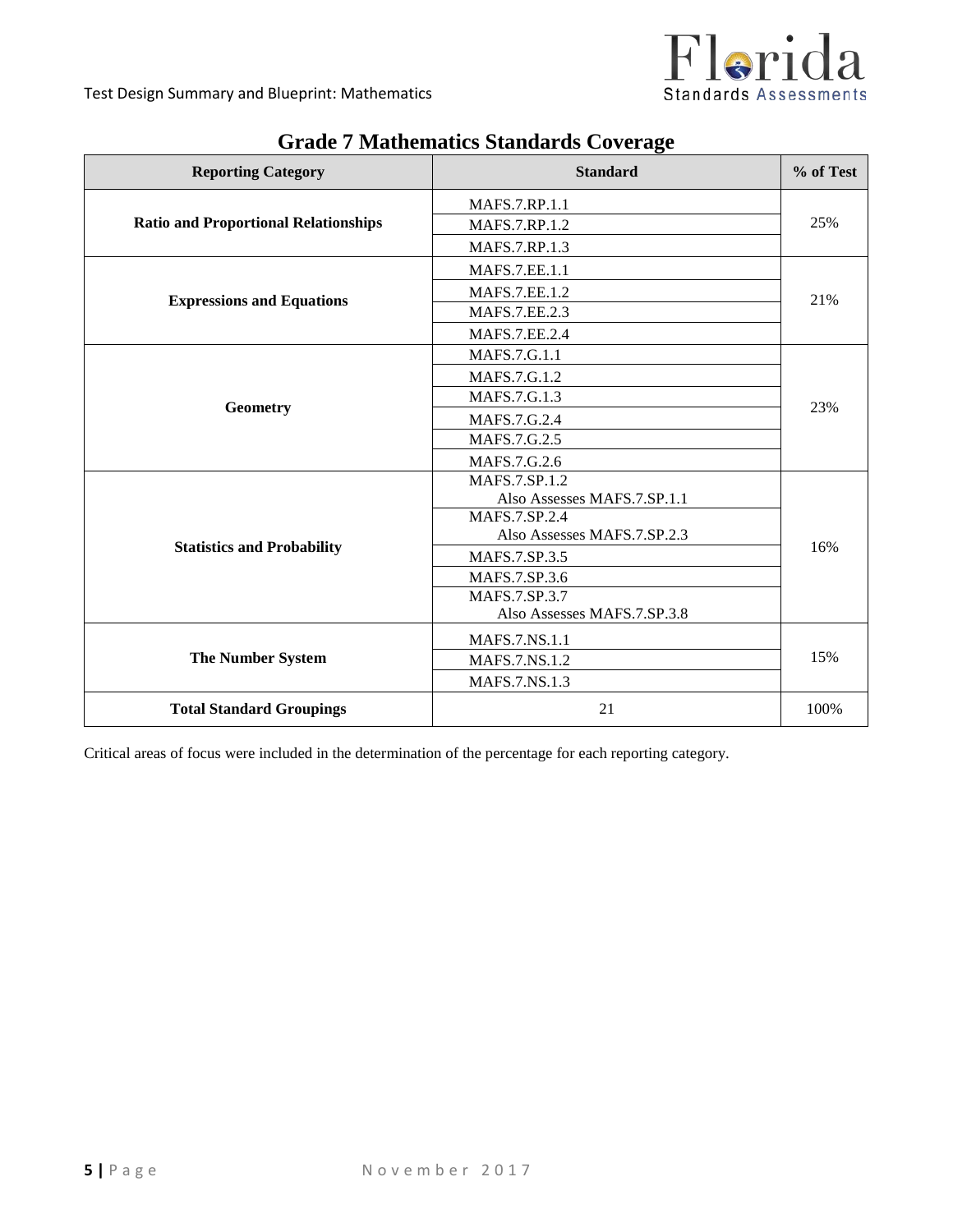

| <b>Reporting Category</b>                                            | <b>Standard</b>            | % of Test |  |
|----------------------------------------------------------------------|----------------------------|-----------|--|
|                                                                      | MAFS.8.EE.1.1              |           |  |
|                                                                      | <b>MAFS.8.EE.1.2</b>       |           |  |
|                                                                      | MAFS.8.EE.1.3              |           |  |
| <b>Expressions and Equations</b>                                     | MAFS.8.EE.1.4              | 30%       |  |
|                                                                      | <b>MAFS.8.EE.2.5</b>       |           |  |
|                                                                      | MAFS.8.EE.2.6              |           |  |
|                                                                      | MAFS.8.EE.3.7              |           |  |
|                                                                      | <b>MAFS.8.EE.3.8</b>       |           |  |
|                                                                      | MAFS.8.F.1.1               |           |  |
|                                                                      | MAFS.8.F.1.2               |           |  |
| <b>Functions</b>                                                     | MAFS.8.F.1.3               | 25%       |  |
|                                                                      | MAFS.8.F.2.4               |           |  |
|                                                                      | MAFS.8.F.2.5               |           |  |
|                                                                      | MAFS.8.G.1.2               | 27%       |  |
|                                                                      | Also Assesses MAFS.8.G.1.1 |           |  |
|                                                                      | MAFS.8.G.1.3               |           |  |
|                                                                      | MAFS.8.G.1.4               |           |  |
|                                                                      | Also Assesses MAFS.8.G.1.1 |           |  |
| Geometry                                                             | MAFS.8.G.1.5               |           |  |
|                                                                      | MAFS.8.G.2.6               |           |  |
|                                                                      | MAFS.8.G.2.7               |           |  |
|                                                                      | Also Assesses MAFS.8.G.2.8 |           |  |
|                                                                      | MAFS.8.G.3.9               |           |  |
|                                                                      | MAFS.8.SP.1.1              |           |  |
|                                                                      | MAFS.8.SP.1.2              |           |  |
| <b>Statistics and Probability</b><br>and<br><b>The Number System</b> | MAFS.8.SP.1.3              | 18%       |  |
|                                                                      | MAFS.8.SP.1.4              |           |  |
|                                                                      | MAFS.8.NS.1.1              |           |  |
|                                                                      | <b>MAFS.8.NS.1.2</b>       |           |  |
| <b>Total Standard Groupings</b>                                      | 26                         | 100%      |  |

## **Grade 8 Mathematics Standards Coverage**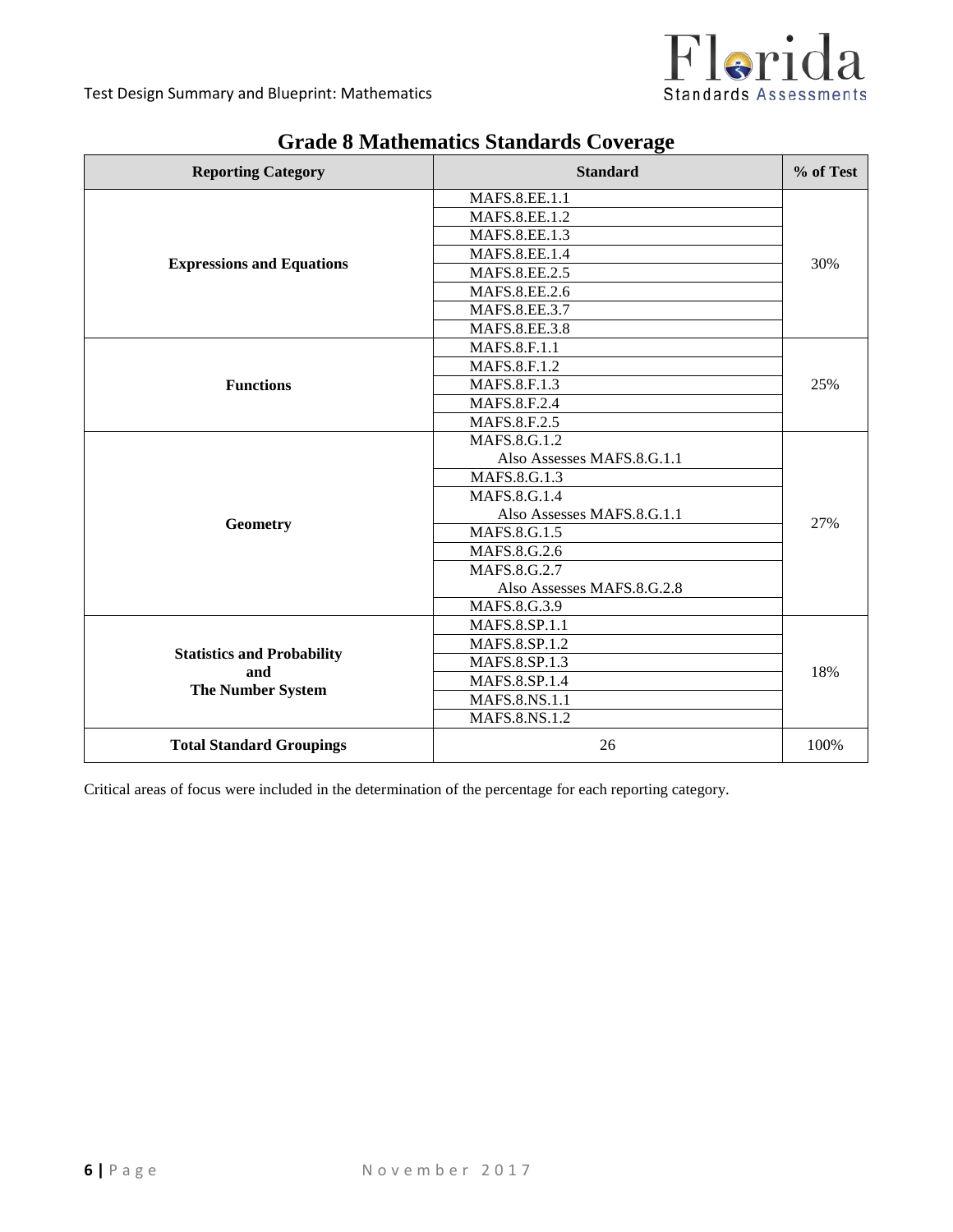

| <b>Reporting Category</b>        | % of Test<br><b>Standard</b>                            |      |
|----------------------------------|---------------------------------------------------------|------|
|                                  | MAFS.912.A-APR.1.1                                      |      |
|                                  | MAFS.912.A-CED.1.1                                      |      |
|                                  | Also Assesses MAFS.912.A-REI.2.3 and                    |      |
|                                  | MAFS.912.A-CED.1.4                                      |      |
|                                  | MAFS.912.A-CED.1.2                                      |      |
|                                  | Also Assesses MAFS.912.A-REI.3.5, MAFS.912.A-REI.3.6,   |      |
|                                  | and MAFS.912.A-REI.4.12                                 | 41%  |
| <b>Algebra and Modeling</b>      | MAFS.912.A-CED.1.3                                      |      |
|                                  | MAFS.912.A-REI.1.1                                      |      |
|                                  | MAFS.912.A-REI.2.4                                      |      |
|                                  | MAFS.912.A-REI.4.11                                     |      |
|                                  | Also Assesses MAFS.912.A-REI.4.10                       |      |
|                                  | MAFS.912.A-SSE.2.3                                      |      |
|                                  | Also Assesses MAFS.912.A-SSE.1.1 and MAFS.912.A-SSE.1.2 |      |
|                                  | MAFS.912.F-BF.2.3                                       |      |
|                                  | MAFS.912.F-IF.1.2                                       |      |
|                                  | Also Assesses MAFS.912.F-IF.1.1 and MAFS.912.F-IF.2.5   |      |
|                                  | MAFS.912.F-IF.2.4                                       |      |
|                                  | Also Assesses MAFS.912.F-IF.3.9                         |      |
|                                  | MAFS.912.F-IF.2.6                                       |      |
|                                  | Also Assesses MAFS.912.S-ID.3.7                         | 40%  |
| <b>Functions and Modeling</b>    | MAFS.912.F-IF.3.8                                       |      |
|                                  | Also Assesses MAFS.912.A-APR.2.3 and MAFS.912.F-IF.3.7  |      |
|                                  | MAFS.912.F-LE.1.1                                       |      |
|                                  | Also Assesses MAFS.912.F-LE.2.5                         |      |
|                                  | MAFS.912.F-LE.1.2                                       |      |
|                                  | Also Assesses MAFS.912.F-BF.1.1 and MAFS.912.F-IF.1.3   |      |
|                                  | MAFS.912.F-LE.1.3                                       |      |
|                                  | MAFS.912.N-RN.1.2                                       |      |
|                                  | Also Assesses MAFS.912.N-RN.2.3 and MAFS.912.N-RN.1.1   |      |
|                                  | MAFS.912.S-ID.1.1                                       |      |
| <b>Statistics and the Number</b> | MAFS.912.S-ID.1.2                                       | 19%  |
| <b>System</b>                    | Also Assesses MAFS.912.S-ID.1.3                         |      |
|                                  | MAFS.912.S-ID.2.5                                       |      |
|                                  | MAFS.912.S-ID.2.6                                       |      |
|                                  | Also Assesses MAFS.912.S-ID.3.8 and MAFS.912.S-ID.3.9   |      |
| <b>Total Standard Groupings</b>  | 21                                                      | 100% |

## **Algebra 1 EOC Standards Coverage**

**Number and Quantity:** MAFS.912.N-Q.1.1, MAFS.912.N-Q.1.2 and MAFS.912.N-Q.1.3 are assessed throughout.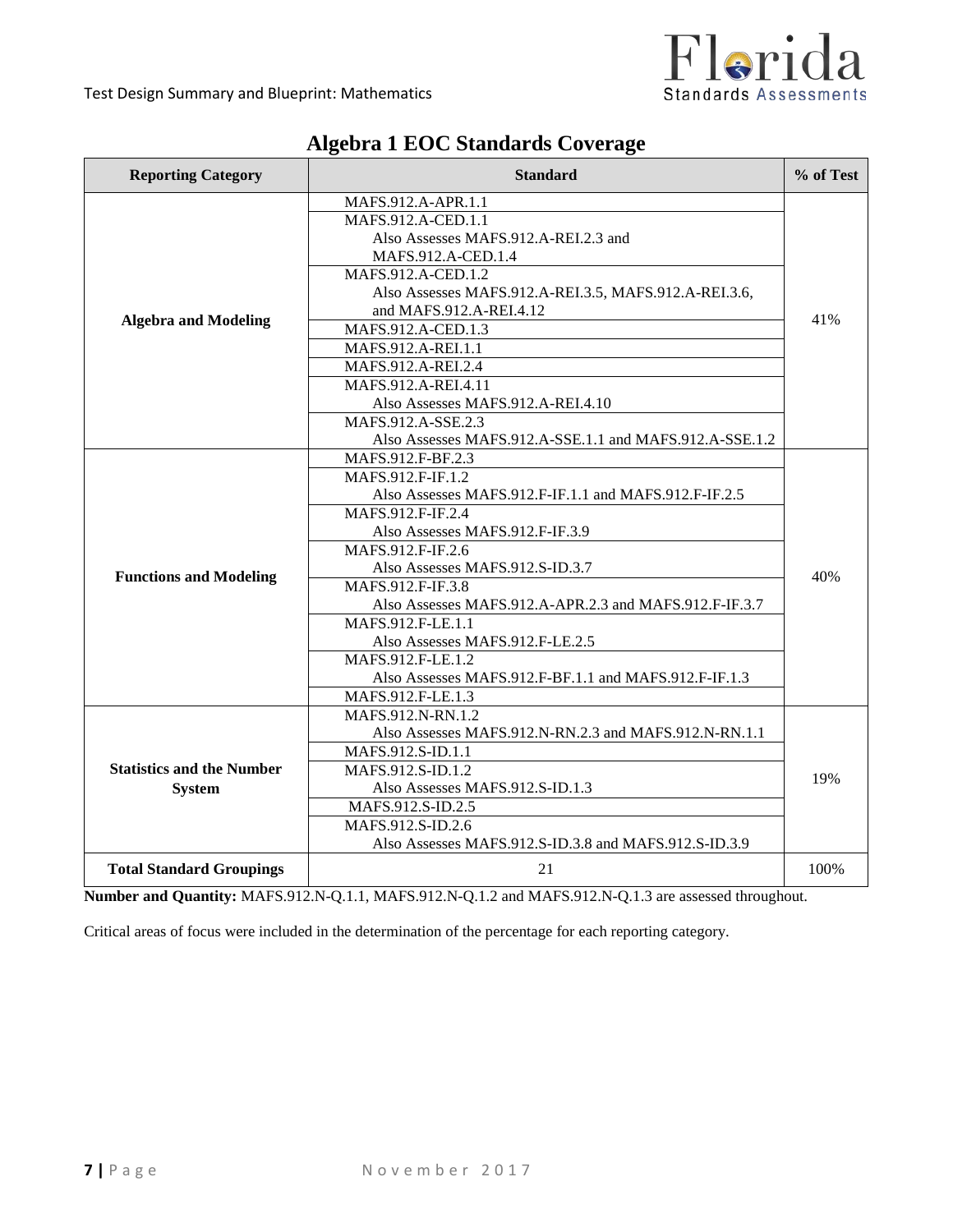

| <b>Reporting Category</b>                               | % of Test<br><b>Standard</b>                          |      |
|---------------------------------------------------------|-------------------------------------------------------|------|
|                                                         | MAFS.912.G-CO.1.1                                     |      |
|                                                         | MAFS.912.G-CO.1.2                                     |      |
|                                                         | Also Assesses MAFS.912.G-CO.1.4                       |      |
|                                                         | MAFS.912.G-CO.1.5                                     |      |
|                                                         | Also Assesses MAFS.912.G-CO.1.3                       |      |
|                                                         | MAFS.912.G-CO.2.6                                     |      |
|                                                         | Also Assesses MAFS.912.G-CO.2.7 and MAFS.912.G-CO.2.8 |      |
|                                                         | MAFS.912.G-CO.3.9                                     |      |
|                                                         | MAFS.912.G-CO.3.10                                    |      |
| <b>Congruence, Similarity, Right</b>                    | MAFS.912.G-CO.3.11                                    | 46%  |
| <b>Triangles, and Trigonometry</b>                      | MAFS.912.G-CO.4.12                                    |      |
|                                                         | Also Assesses MAFS.912.G-CO.4.13                      |      |
|                                                         | MAFS.912.G-SRT.1.1                                    |      |
|                                                         | MAFS.912.G-SRT.1.2                                    |      |
|                                                         | MAFS.912.G-SRT.1.3                                    |      |
|                                                         | Also Assesses MAFS.912.G-SRT.2.4                      |      |
|                                                         | MAFS.912.G-SRT.2.5                                    |      |
|                                                         | MAFS.912.G-SRT.3.8                                    |      |
|                                                         | Also Assesses MAFS.912.G-SRT.3.6 and                  |      |
|                                                         | MAFS.912.G-SRT.3.7                                    |      |
|                                                         | MAFS.912.G-C.1.1                                      |      |
|                                                         | MAFS.912.G-C.1.2                                      |      |
|                                                         | MAFS.912.G-C.1.3                                      |      |
|                                                         | MAFS.912.G-C.2.5                                      |      |
|                                                         | MAFS.912.G-GMD.1.1                                    |      |
| Circles, Geometric<br><b>Measurement, and Geometric</b> | MAFS.912.G-GMD.1.3                                    | 38%  |
| <b>Properties with Equations</b>                        | MAFS.912.G-GMD.2.4                                    |      |
|                                                         | MAFS.912.G-GPE.1.1                                    |      |
|                                                         | MAFS.912.G-GPE.2.4                                    |      |
|                                                         | MAFS.912.G-GPE.2.5                                    |      |
|                                                         | MAFS.912.G-GPE.2.6                                    |      |
|                                                         | MAFS.912.G-GPE.2.7                                    |      |
|                                                         | MAFS.912.G-MG.1.1                                     |      |
| <b>Modeling with Geometry</b>                           | MAFS.912.G-MG.1.2                                     | 16%  |
|                                                         | MAFS.912.G-MG.1.3                                     |      |
| <b>Total Standard Groupings</b>                         | 28                                                    | 100% |

# **Geometry EOC Standards Coverage**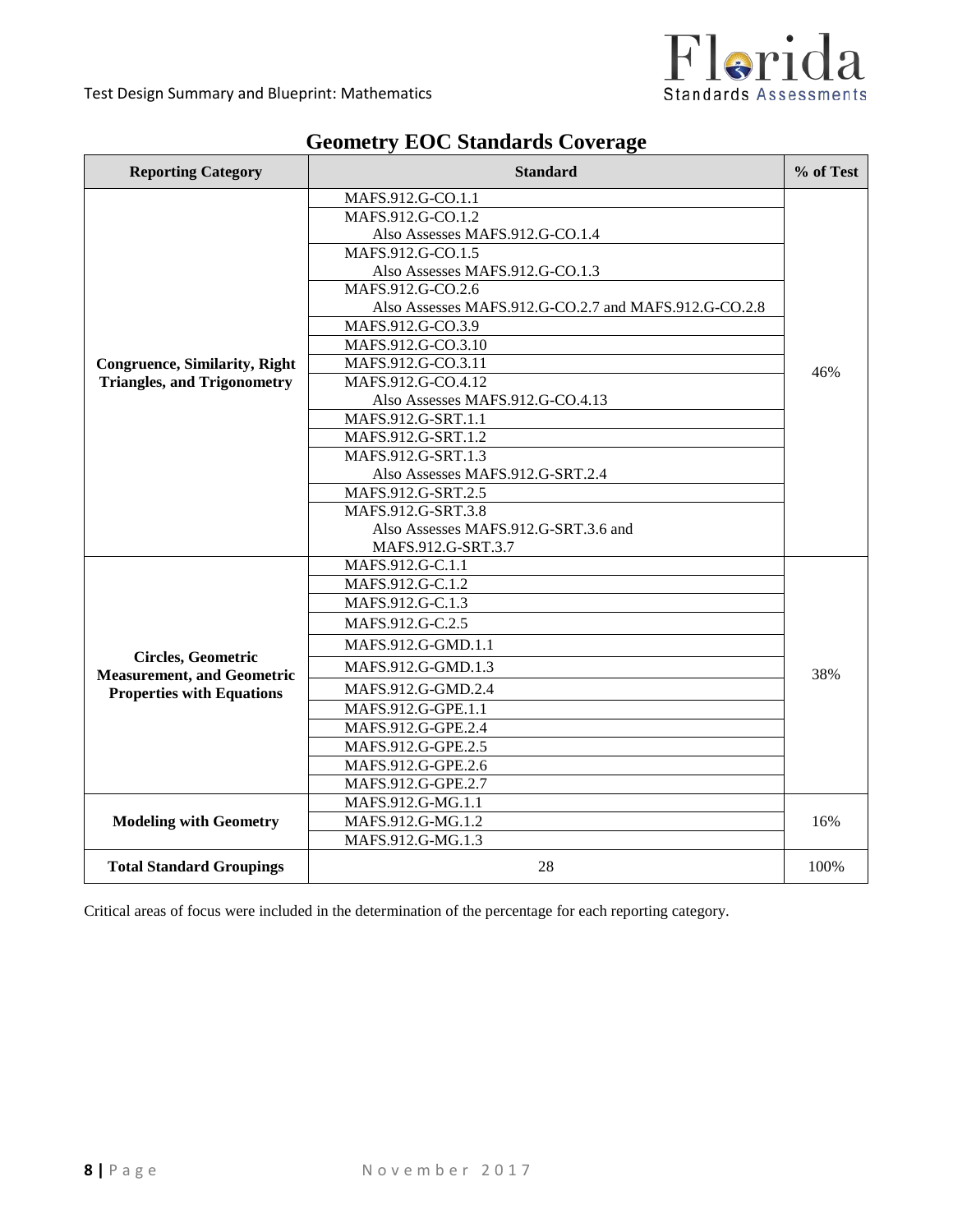

| <b>Grade/Course</b> | <b>DOK</b> Level 1 | <b>DOK</b> Level 2 | <b>DOK</b> Level 3 |
|---------------------|--------------------|--------------------|--------------------|
| $3 - 8$             | 10%–20%            | $60\% - 80\%$      | $10\% - 20\%$      |
| Algebra 1           | $10\% - 20\%$      | $60\% - 80\%$      | $10\% - 20\%$      |
| Geometrv            | 10%–20%            | $60\% - 80\%$      | 10%-20%            |

### **Percentage of Points by Depth of Knowledge Level**

CPALMS coordinated the development of common definitions using Dr. Norman Webb's model for Depth of Knowledge. These definitions serve as the cornerstone for the rating of the Mathematics and English Language Arts Standards available on CPALMS.

Because the DOK model of content complexity was designed primarily as a framework for aligning content standards and assessments, it is important to distinguish between the DOK rating for a given standard and the possible DOK ratings for assessment items designed to address the standard. The DOK level for an individual content standard is intended to represent the typical performance level of cognitive complexity that a learning activity or assessment item associated with that standard might entail. This is particularly important for assessment purposes, since 50% or more of assessment items associated with a given standard should meet or exceed the DOK level of the standard.

For information about content complexity rating, please visit CPALMS at [http://www.cpalms.org/standards/dok.aspx.](http://www.cpalms.org/standards/dok.aspx)

For information about the content complexity rating for each standard, please visit CPALMS and click the applicable content area by grade at [http://www.cpalms.org/Public/search/Standard#0.](http://www.cpalms.org/Public/search/Standard#0) A drop-down menu for each strand and cluster includes the content complexity rating for each standard.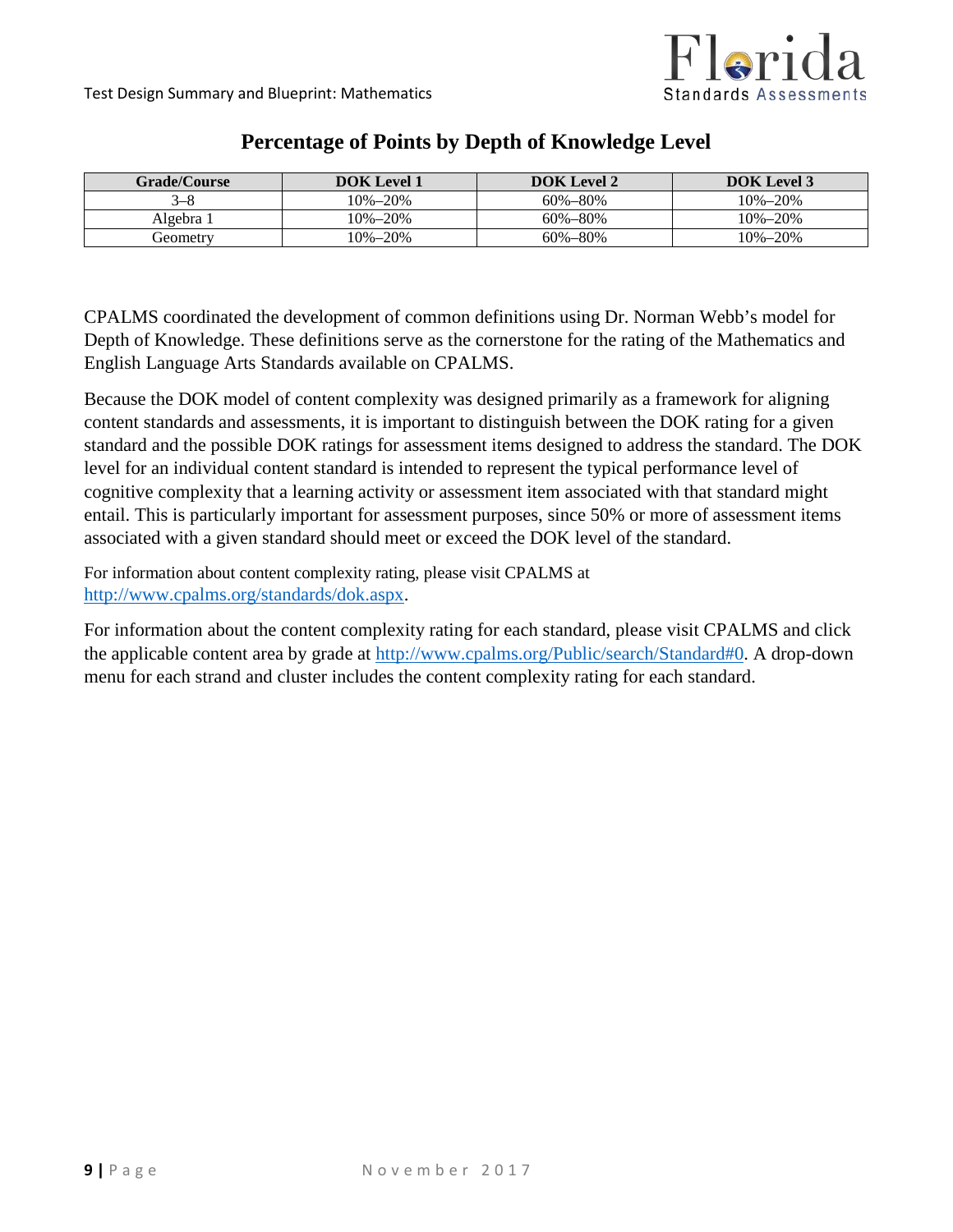

#### Test Design Summary and Blueprint: Mathematics

## **Test Length**

| <b>Grade/Course</b>                                                                                                                                                                   | <b>Number of Items</b> |
|---------------------------------------------------------------------------------------------------------------------------------------------------------------------------------------|------------------------|
|                                                                                                                                                                                       | $60 - 64$              |
|                                                                                                                                                                                       | $60 - 64$              |
|                                                                                                                                                                                       | $60 - 64$              |
| n                                                                                                                                                                                     | $62 - 66$              |
|                                                                                                                                                                                       | $62 - 66$              |
|                                                                                                                                                                                       | $62 - 66$              |
| Algebra 1                                                                                                                                                                             | $64 - 68$              |
| Geometry                                                                                                                                                                              | $64 - 68$              |
| Note: Approximately 6–10 items on all of the tests listed above are experimental (field test) items and are included in the<br>ranges above but are not included in students' scores. |                        |

### *This table provides the approximate range for the number of items on each test.*

## **Sessions and Times**

| <b>Grade/Course</b>                                           | <b>Administration Time</b> | <b>Number of Sessions*</b> | <b>Computer-Based</b> |
|---------------------------------------------------------------|----------------------------|----------------------------|-----------------------|
|                                                               | 160 minutes                |                            | Yes                   |
|                                                               | 160 minutes                |                            | <b>Yes</b>            |
|                                                               | 160 minutes                |                            | Yes                   |
|                                                               | 180 minutes                |                            | <b>Yes</b>            |
|                                                               | 180 minutes                | $3**$                      | Yes                   |
|                                                               | 180 minutes                | $3**$                      | Yes                   |
| Algebra 1                                                     | 180 minutes                | $2**$                      | Yes                   |
| Geometry                                                      | 180 minutes                | $2**$                      | <b>Yes</b>            |
| *All sessions are administered over two days.                 |                            |                            |                       |
| **Session 1 is the non-calculator portion of each assessment. |                            |                            |                       |

# **Percentage of Computer-Based Test Composed of Technology-Enhanced Items**

| <b>Grade/Course</b>         | <b>Percentage Range</b> |
|-----------------------------|-------------------------|
| Grades 3-8 Mathematics      | 25%-50%                 |
| Algebra 1 and Geometry EOCs | $40\% - 60\%$           |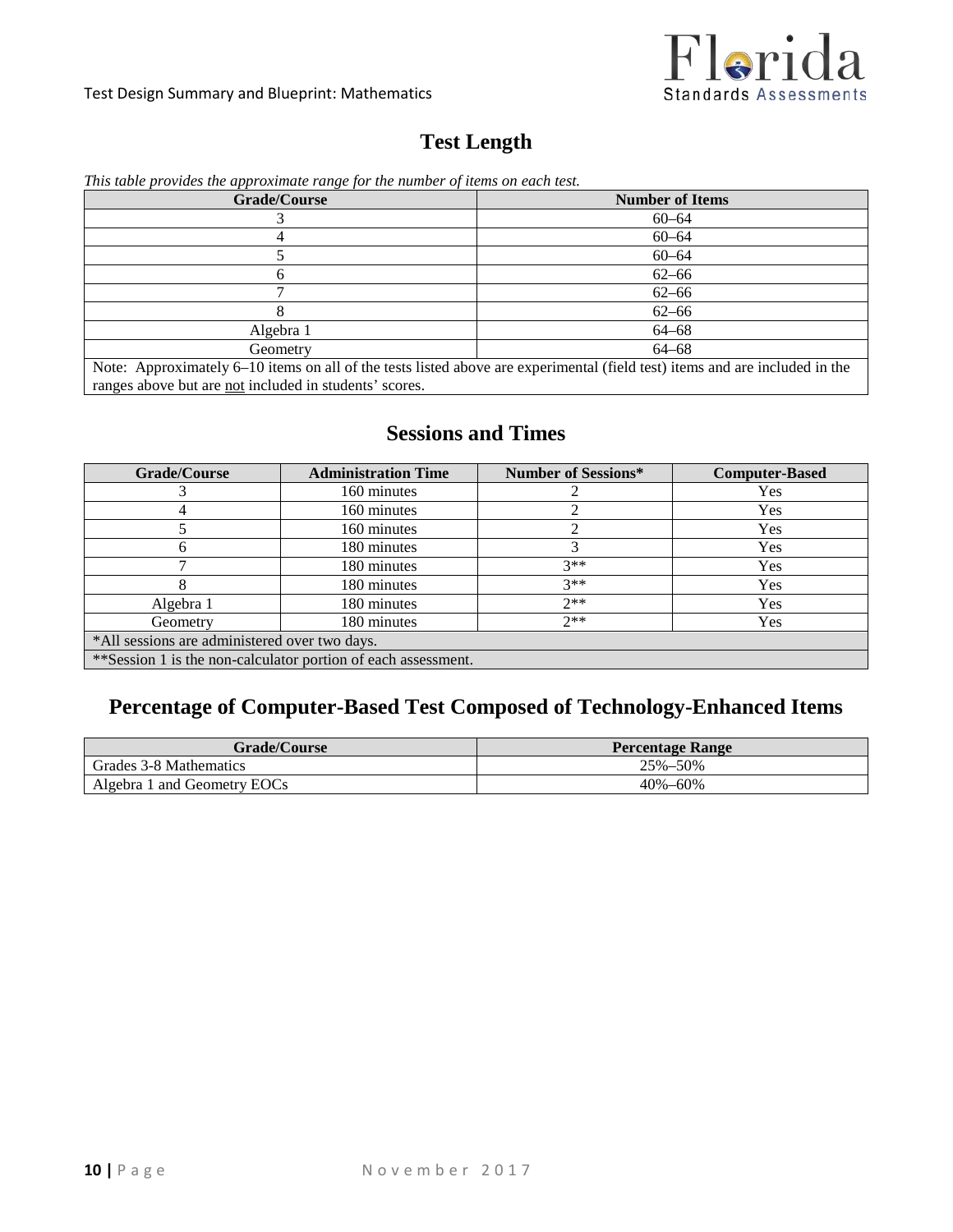

### **Florida Standards Assessments**

### **Technology-Enhanced Item Descriptions**

The Florida Standards Assessments (FSA) are composed of test items that include traditional multiplechoice items, items that require students to type or write a response, and technology-enhanced items (TEI). Technology-enhanced items are computer-delivered items that require students to interact with test content to select, construct, and/or support their answers.

Currently, there are nine types of TEIs that may appear on computer-based assessments for FSA Mathematics. For students with an IEP or 504 plan that specifies a paper-based accommodation, TEIs will be modified or replaced with test items that can be scanned and scored electronically.

Any of the item types may be combined into a single item with multiple parts called a multi-interaction item. The student will interact with different item types within a single item. Each part could be a different item type. For paper-based assessments, this item type may be replaced with a modified version of the item that can be scanned and scored electronically, or replaced with another item type that assesses the same standard and can be scanned and scored electronically.

For samples of each of the item types described below, see the [FSA Practice](http://www.fsassessments.org/training-tests) Tests.

#### **Technology-Enhanced Item Types – Mathematics**

- **1. Editing Task Choice –** The student clicks a highlighted word, phrase, or blank, which reveals a drop-down menu containing options for correcting an error as well as the highlighted word or phrase as it is shown in the sentence to indicate that no correction is needed. The student then selects the correct word or phrase from the drop-down menu. For paper-based assessments, the item is modified so that it can be scanned and scored electronically. The student fills in a circle to indicate the correct word or phrase.
- **2. Editing Task –** The student clicks on a highlighted word or phrase that may be incorrect, which reveals a text box. The directions in the text box direct the student to replace the highlighted word or phrase with the correct word or phrase. For paper-based assessments, this item type may be replaced with another item type that assesses the same standard and can be scanned and scored electronically.

### **3. Hot Text –**

- **a. Selectable Hot Text –** Excerpted sentences from the text are presented in this item type. When the student hovers over certain words, phrases, or sentences, the options highlight. This indicates that the text is selectable ("hot"). The student can then click on an option to select it. For paperbased assessments, a "selectable" hot text item is modified so that it can be scanned and scored electronically. In this version, the student fills in a circle to indicate a selection.
- **b. Drag-and-Drop Hot Text –** Certain numbers, words, phrases, or sentences may be designated "draggable" in this item type. When the student hovers